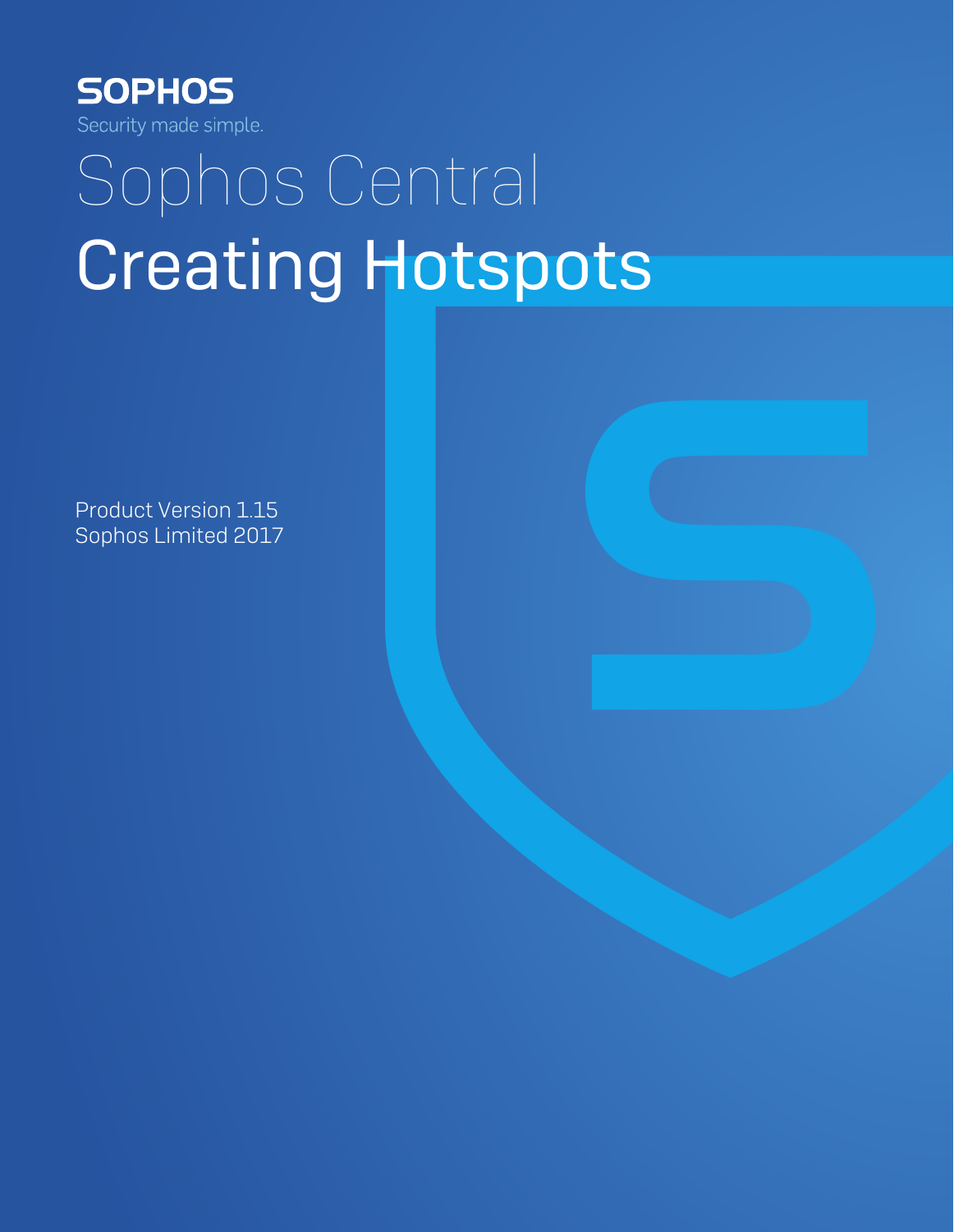# **Contents**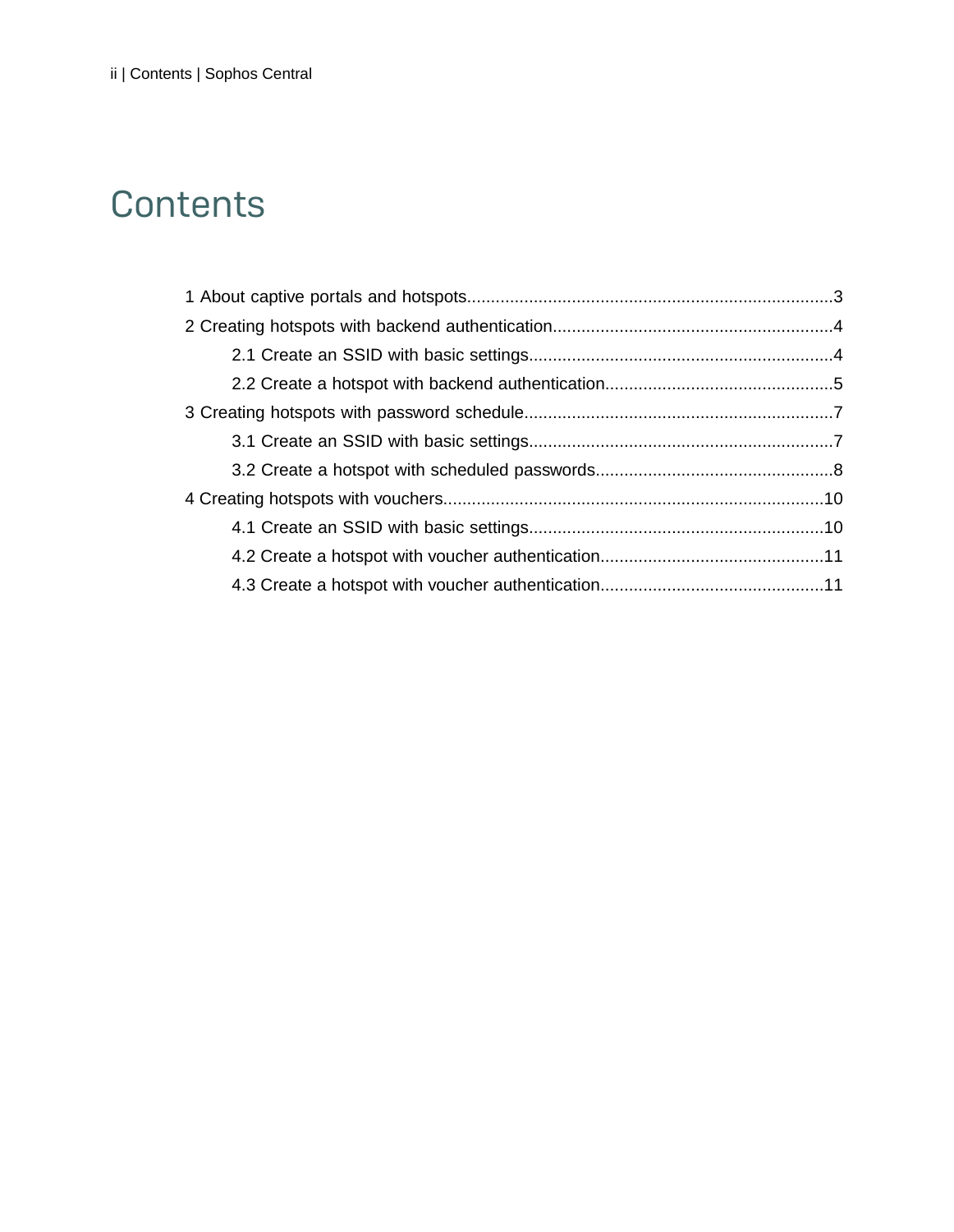# <span id="page-2-0"></span>1 About captive portals and hotspots

The hotspot function turns the AP behind the SSID into a hotspot. This allows businesses (for example, cafes and hotels) to provide time- and traffic-restricted Internet access to guests. Guests have to authenticate themselves in a captive portal after connecting to the hotspot. A captive portal forwards network clients to a special website for authentication purposes or to accept terms of use. After authentication users are able to use the Internet.

Technically, the hotspot feature serves to restrict traffic which is basically allowed by the firewall. Therefore you have to ensure that a firewall rule exists which allows the traffic to be managed by hotspots. We recommend that you test the traffic with the hotspot feature disabled. Enable the hotspots if the test is successful.



**Attention:** In many countries, operating a public hotspot is subject to specific national laws, restricting access to websites of legally questionable content (for example, file sharing sites, extremist websites). Legal regulations may require you to register your hotspot with the national regulatory body.

#### Deployment possibilities

Hotspots can be used to provide Internet access for several scenarios:

- Providing access to users via a RADIUS server with Password Authentication Protocol (PAP).
- Providing access to users by creating passwords on a fixed schedule and sending it automatically to individual email addresses.
- Providing access via (time or data limited) vouchers.

#### Good to know

There are some things you should know about hotspots:

- Users who connect to an hotspot have to authenticate themselves on the Captive Portal page which opens automatically when opening the browser.
- After authentication users will be redirected either to the original URL they entered or to a URL you defined in the settings.
- You can schedule the availability of the hotspot.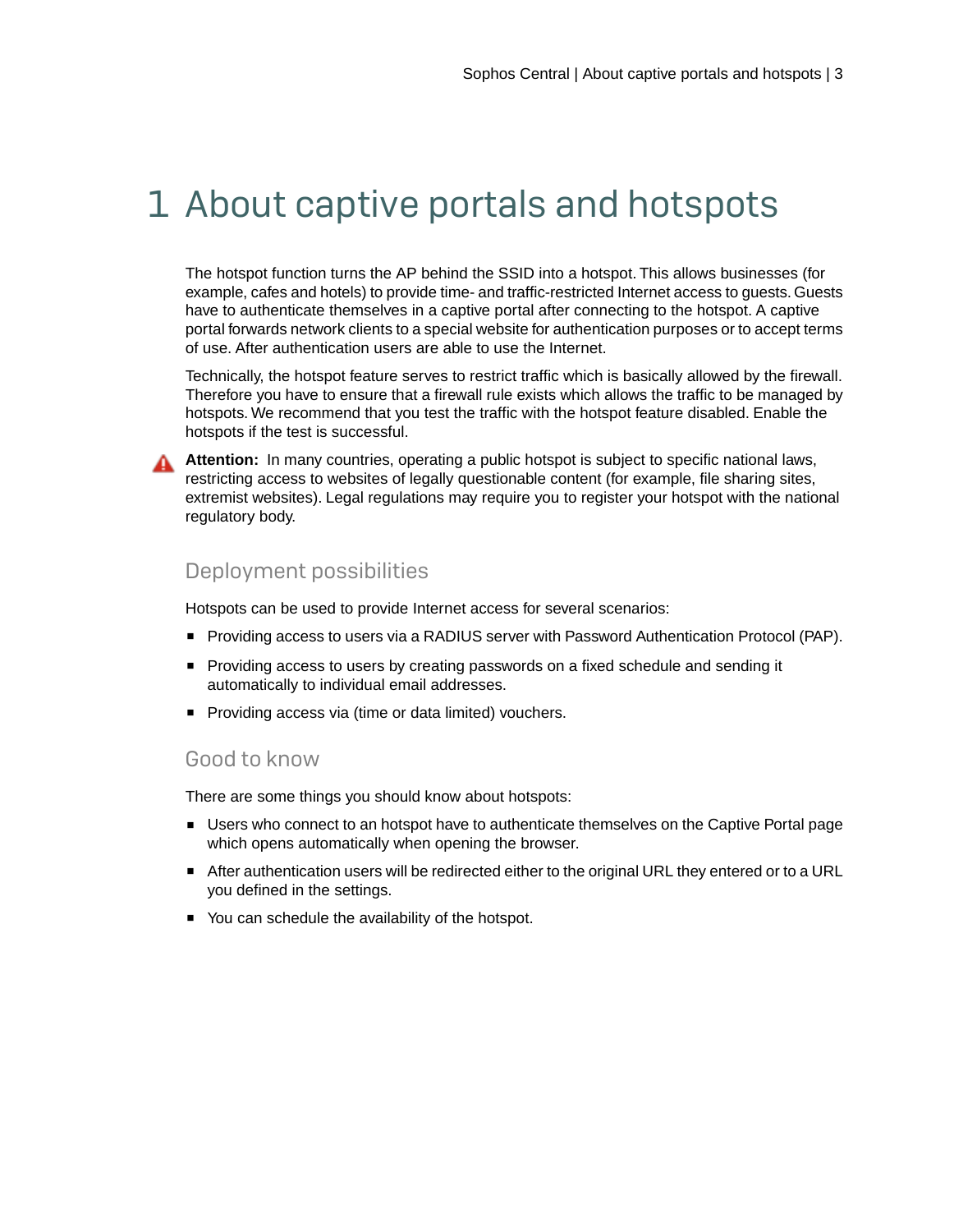# <span id="page-3-0"></span>2 Creating hotspots with backend authentication

#### **Objectives**

When you complete this lesson, you'll know how to do the following:

- Create an SSID with basic settings
- Turn an SSID into a hotspot with backend authentication

### <span id="page-3-1"></span>2.1 Create an SSID with basic settings

#### About this task

#### Procedure

1. Go to **Wireless** > **SSIDs** and click **Create**.

| <b>DETAILS</b>           | <b>Basic Settings</b>                                                                               | <b>Seve</b><br>Cancel                                      |  |
|--------------------------|-----------------------------------------------------------------------------------------------------|------------------------------------------------------------|--|
| Besio Settings           |                                                                                                     |                                                            |  |
|                          | SSID*                                                                                               | Help                                                       |  |
| <b>Assign Network</b>    | SSID Name                                                                                           | Specify the general settings for your                      |  |
|                          | Name for the network.                                                                               | new \$\$0. Choose the required                             |  |
| Seve configuration       | <b>Encryption Mode</b>                                                                              | encryption mode and which kind of                          |  |
|                          | $\backsim$<br>WPA2-Personal                                                                         | SSID you went to provide.<br>We recommend to use WPA2 with |  |
| <b>Advanced Settings</b> | We recommend to use WPA2                                                                            | AES as encryption mode and 2.4 and                         |  |
|                          | <b>Encryption Algorithm</b>                                                                         | 5 OHz frequency band.                                      |  |
|                          | <b>V</b><br><b>AFS</b>                                                                              |                                                            |  |
|                          | The default algorithm is AES. It is recommended for security reasons.                               | <b>Your Settings</b>                                       |  |
|                          | Passphrase*                                                                                         | <b>Basic Settings</b>                                      |  |
|                          | 雇<br>ob.<br>Enter a secure passphrase.                                                              | · Encryption Mode WPA2-Personal                            |  |
|                          | Password strangth: ==========                                                                       | · Encryation Algorithm AES                                 |  |
|                          | <b>Frequency Band</b>                                                                               | · Frequency Band 2.4 GHz and 5                             |  |
|                          | 2.4 GHz and 5 GHz<br>Age 1                                                                          | GHz<br>· Enable SSID Enabled                               |  |
|                          | Limit the bands the network should be broadcasted on. This might restrict the APs you broadcast the |                                                            |  |
|                          | SSE on as some models can only broadcast on specific bands or not all bands at the same time.       | Advanced Settings A                                        |  |

- 2. Enter the name for the SSID.
- 3. Enter a secure passphrase.
- 4. Click **Next**.
- 5. Assign at least one access point to the network.
- 6. Save your settings.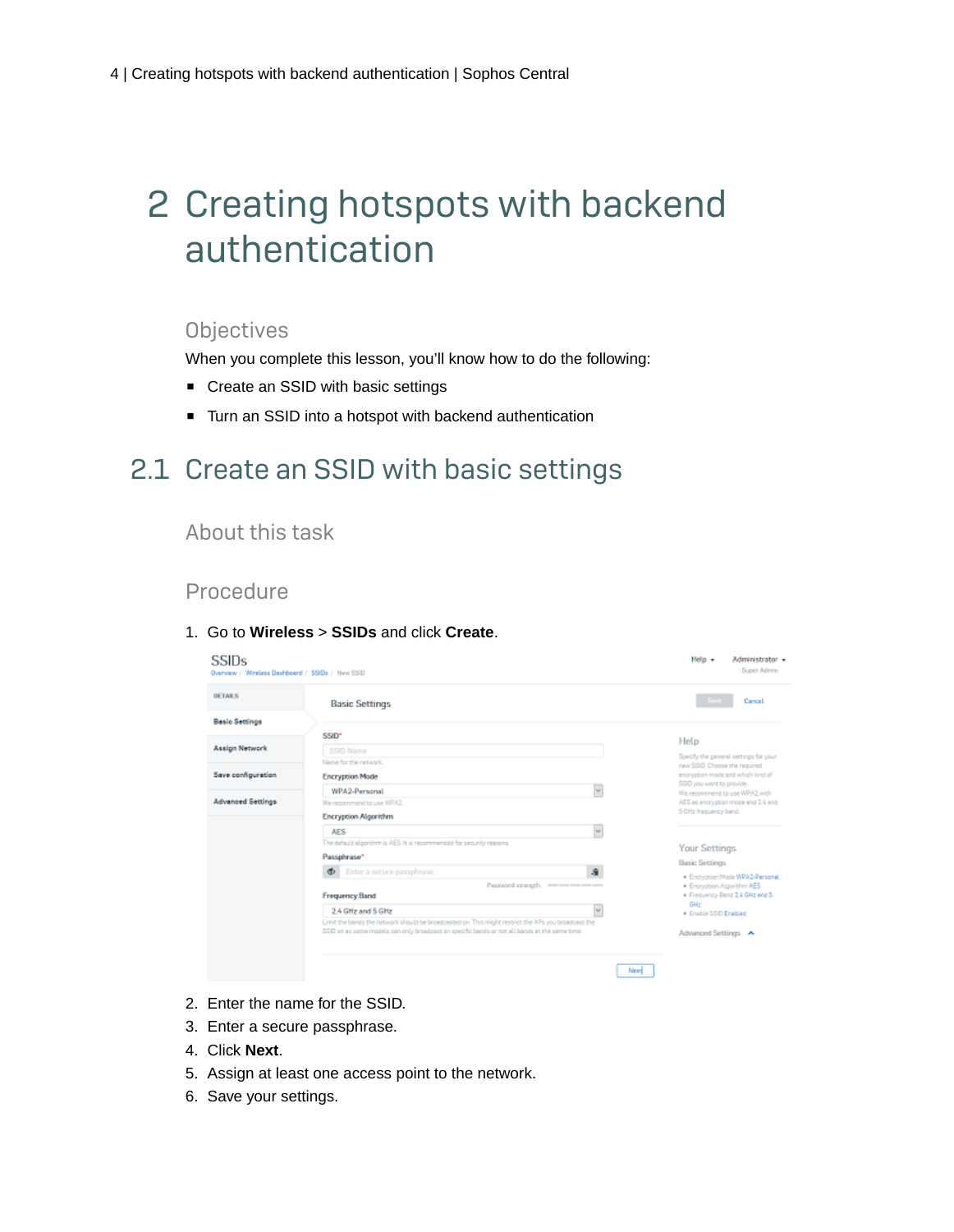#### **Results** The SSID is activated.

What to do next

You can now turn the SSID into a hotspot.

# <span id="page-4-0"></span>2.2 Create a hotspot with backend authentication

#### About this task

#### Procedure

- 1. Click on the newly created SSID (**Wireless** > **SSID**).
- 2. Go to **Advanced Settings** > **Captive Portal** and click **Enable hotspot**.
- 3. Enter the information you want to provide on the landing page.
- 4. Select the backend authentication.

|                                                                                                                         | J                                     |
|-------------------------------------------------------------------------------------------------------------------------|---------------------------------------|
|                                                                                                                         |                                       |
|                                                                                                                         |                                       |
|                                                                                                                         |                                       |
|                                                                                                                         |                                       |
|                                                                                                                         |                                       |
| <b>Backend Authentication</b><br>Allows authentication via a RADIUS server with Password Authentication Protocol (PAP). |                                       |
| Please give Radius server configuration                                                                                 |                                       |
| <b>RADIUS Server*</b>                                                                                                   |                                       |
| IPv4                                                                                                                    |                                       |
| <b>RADIUS Port</b> *                                                                                                    |                                       |
|                                                                                                                         | <b>Authentication Types</b><br>◯ None |

5. Type the address of the RADIUS server.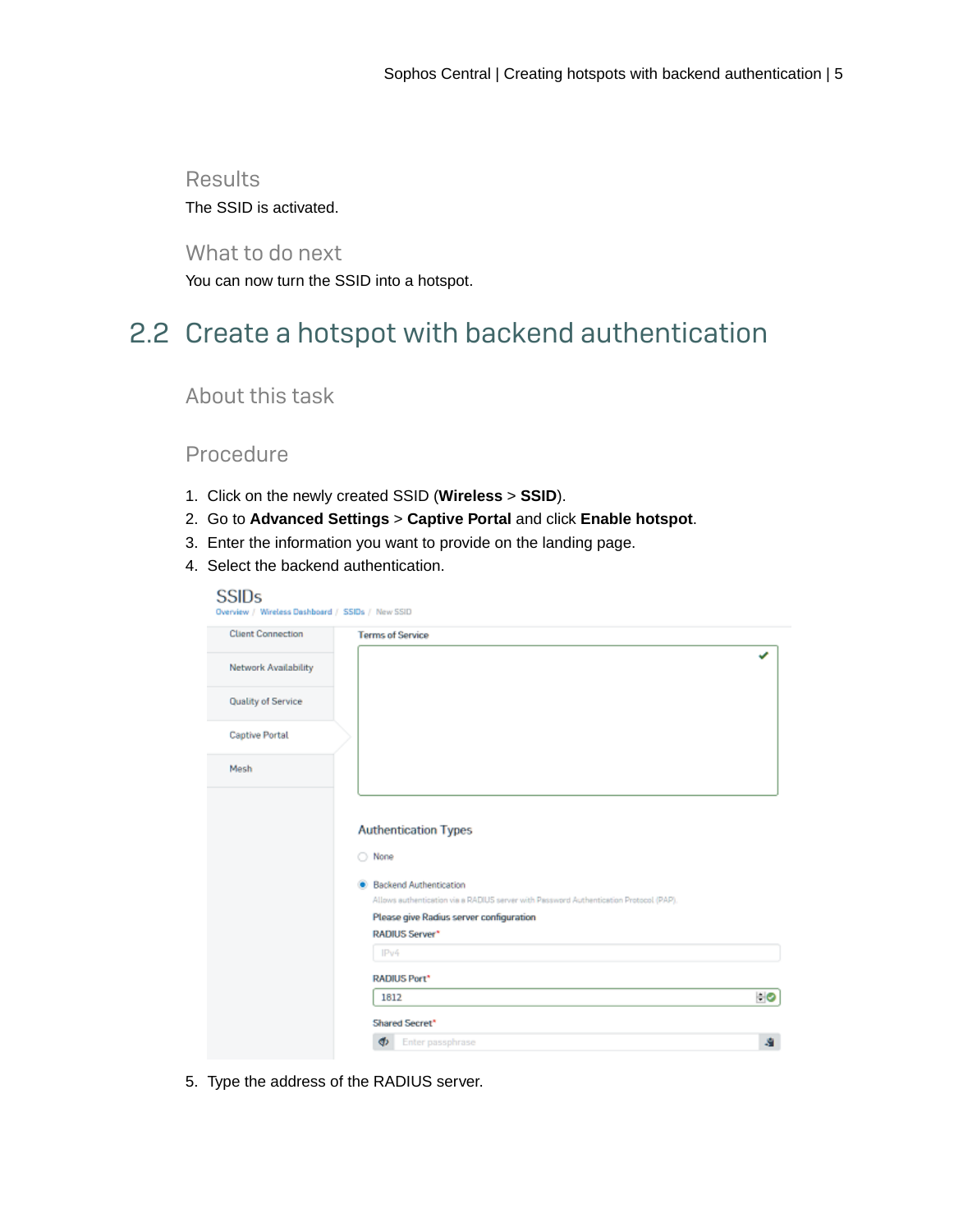- 6. If required, change the default RADIUS port.
- 7. Type a passphrase.
- 8. Save your settings.

The hotspot is available after a few seconds.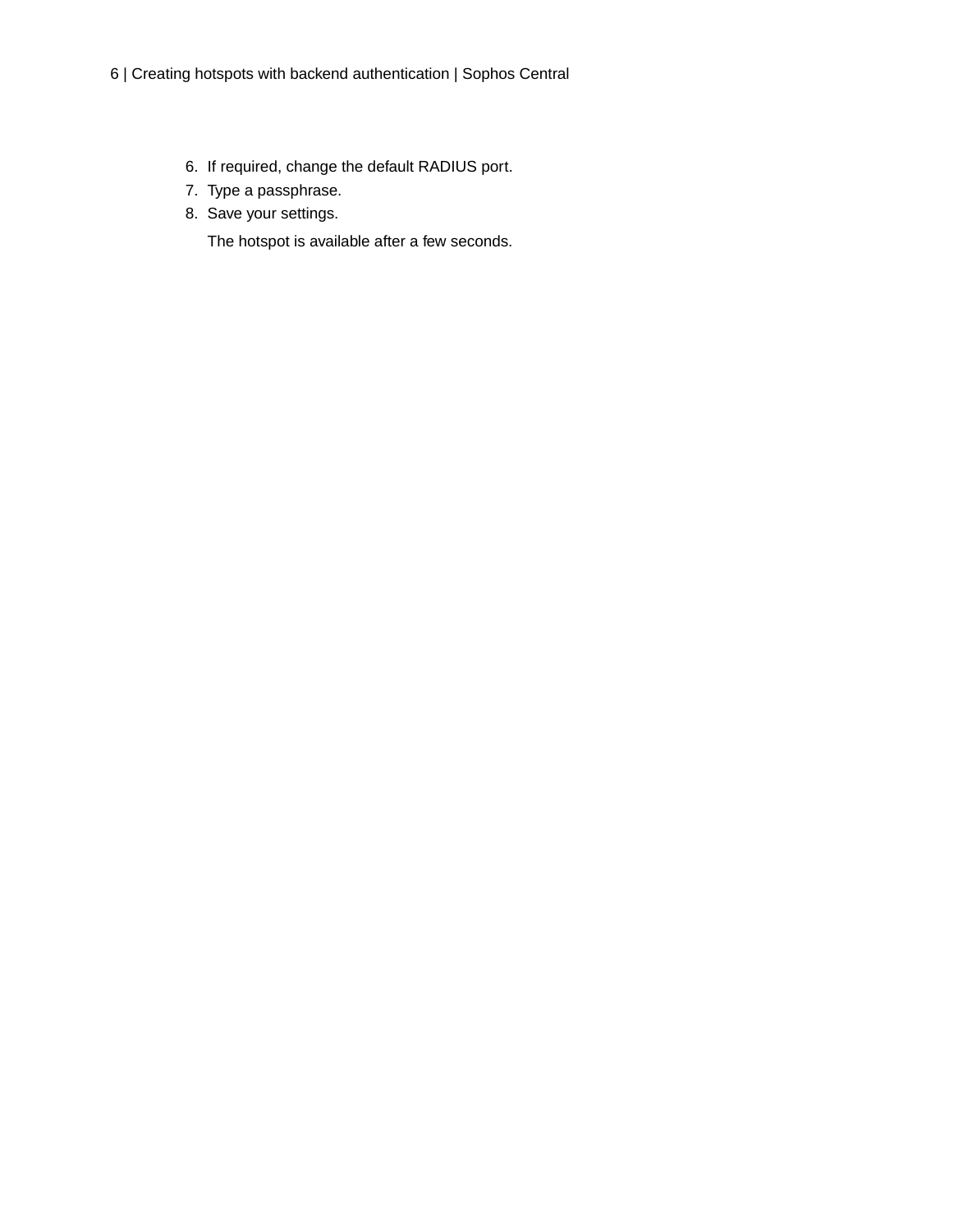# <span id="page-6-0"></span>3 Creating hotspots with password schedule

#### **Objectives**

When you complete this lesson, you'll know how to do the following:

- Create an SSID with basic settings
- Turn an SSID into an hotspot with authentication via scheduled passwords

## <span id="page-6-1"></span>3.1 Create an SSID with basic settings

#### About this task

#### Procedure

1. Go to **Wireless** > **SSIDs** and click **Create**.

| <b>DETAILS</b>           | <b>Basic Settings</b>                                                                               | <b>Seve</b><br>Cancel                                      |  |
|--------------------------|-----------------------------------------------------------------------------------------------------|------------------------------------------------------------|--|
| Besio Settings           |                                                                                                     |                                                            |  |
|                          | SSID*                                                                                               | Help                                                       |  |
| <b>Assign Network</b>    | SSID Name                                                                                           | Specify the general settings for your                      |  |
|                          | Name for the network.                                                                               | new \$\$0. Choose the required                             |  |
| Seve configuration       | <b>Encryption Mode</b>                                                                              | encryption mode and which kind of                          |  |
|                          | $\backsim$<br>WPA2-Personal                                                                         | SSID you went to provide.<br>We recommend to use WPA2 with |  |
| <b>Advanced Settings</b> | We recommend to use WPA2                                                                            | AES as encryption mode and 2.4 and                         |  |
|                          | <b>Encryption Algorithm</b>                                                                         | 5 OHz frequency band.                                      |  |
|                          | <b>V</b><br><b>AFS</b>                                                                              |                                                            |  |
|                          | The default algorithm is AES. It is recommended for security reasons.                               | <b>Your Settings</b>                                       |  |
|                          | Passphrase*                                                                                         | <b>Basic Settings</b>                                      |  |
|                          | 雇<br>ob.<br>Enter a secure passphrase.                                                              | · Encryption Mode WPA2-Personal                            |  |
|                          | Password strangth: ==========                                                                       | · Encryation Algorithm AES                                 |  |
|                          | <b>Frequency Band</b>                                                                               | · Frequency Band 2.4 GHz and 5                             |  |
|                          | 2.4 GHz and 5 GHz<br>Age 1                                                                          | GHz<br>· Enable SSID Enabled                               |  |
|                          | Limit the bands the network should be broadcasted on. This might restrict the APs you broadcast the |                                                            |  |
|                          | SSE on as some models can only broadcast on specific bands or not all bands at the same time.       | Advanced Settings A                                        |  |

- 2. Enter the name for the SSID.
- 3. Enter a secure passphrase.
- 4. Click **Next**.
- 5. Assign at least one access point to the network.
- 6. Save your settings.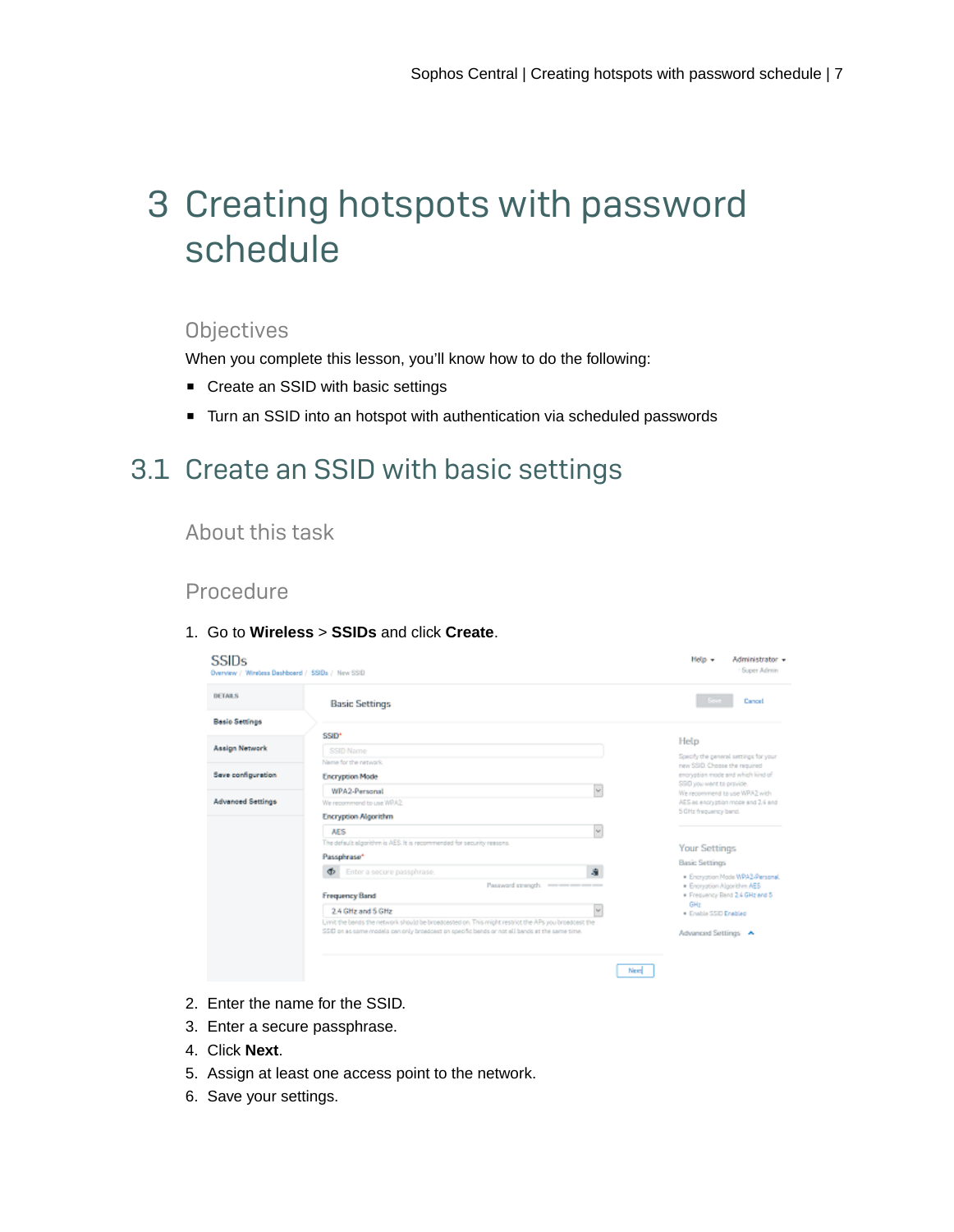#### Results The SSID is activated.

What to do next

You can now turn the SSID into a hotspot.

## <span id="page-7-0"></span>3.2 Create a hotspot with scheduled passwords

#### About this task

#### Procedure

- 1. Click on the newly created SSID (**Wireless** > **SSID**).
- 2. Go to **Advanced Settings** > **Captive Portal** and click **Enable hotspot**.
- 3. Enter the information you want to provide on the landing page.
- 4. Select **Password schedule**.

| SSIDs<br>Overview / Wireless Dashboard / SSIDs / New SSID |                                                                                                                         |
|-----------------------------------------------------------|-------------------------------------------------------------------------------------------------------------------------|
| <b>DETAILS</b>                                            | <b>Authentication Types</b>                                                                                             |
| <b>Basic Settings</b>                                     | ◯ Nane                                                                                                                  |
| <b>Assign Network</b>                                     | <b>Backend Authentication</b><br>Allows authentication via a RADIUS server with Password Authentication Protocol (PAP). |
| Save configuration                                        | Password schedule                                                                                                       |
| <b>Advenced Settings</b>                                  | Creates a new password automatically on a fixed schedule. It will be sent to the specified email addresses.<br>Schedule |
| Security                                                  | ○ weekly<br>monthly<br>a daily<br>O.                                                                                    |
| <b>Client Connection</b>                                  | Timezone<br>Time<br>12:00 AM<br>$^{\circ}$<br>(GMT+02:00) Europe/Berlin<br>$\sim$                                       |
| Network Availability                                      | <b>Notifications</b>                                                                                                    |
| Quality of Service                                        | Notify all admins                                                                                                       |
| <b>Captive Portal</b>                                     | Other users<br>john.doe@email.com                                                                                       |
| Mesh                                                      | <b>Voucher</b><br>Use printable vouchers with time limitation for authentication.                                       |

- 5. Set the cycle for creating new passwords.
- 6. If all administrators should be notified about new passwords, activate the checkbox.
- 7. Type the e-mail addresses of all users who should receive the passwords.
- 8. Save your settings.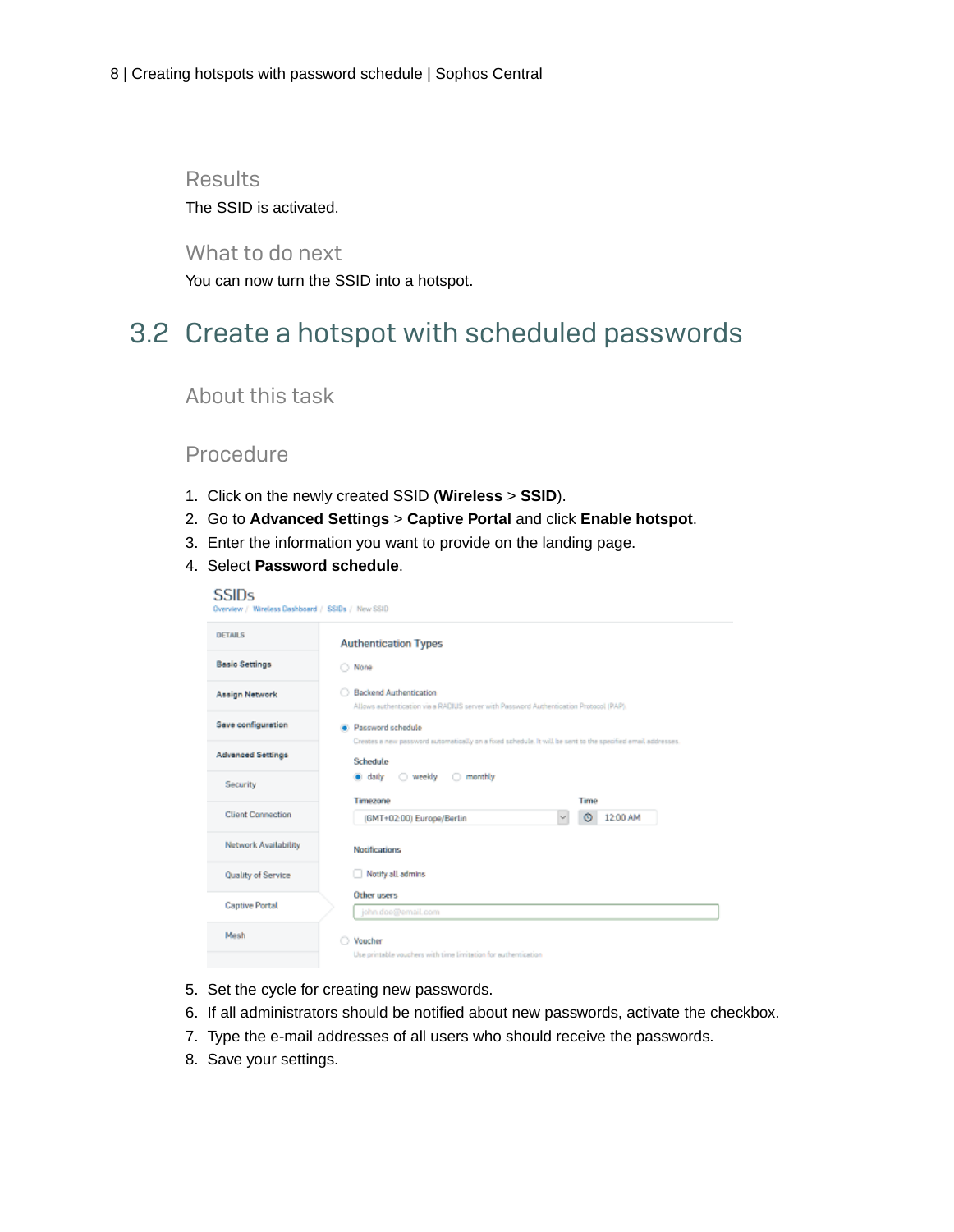The hotspot is available after a few seconds. The passwords will be created and sent out at the scheduled times.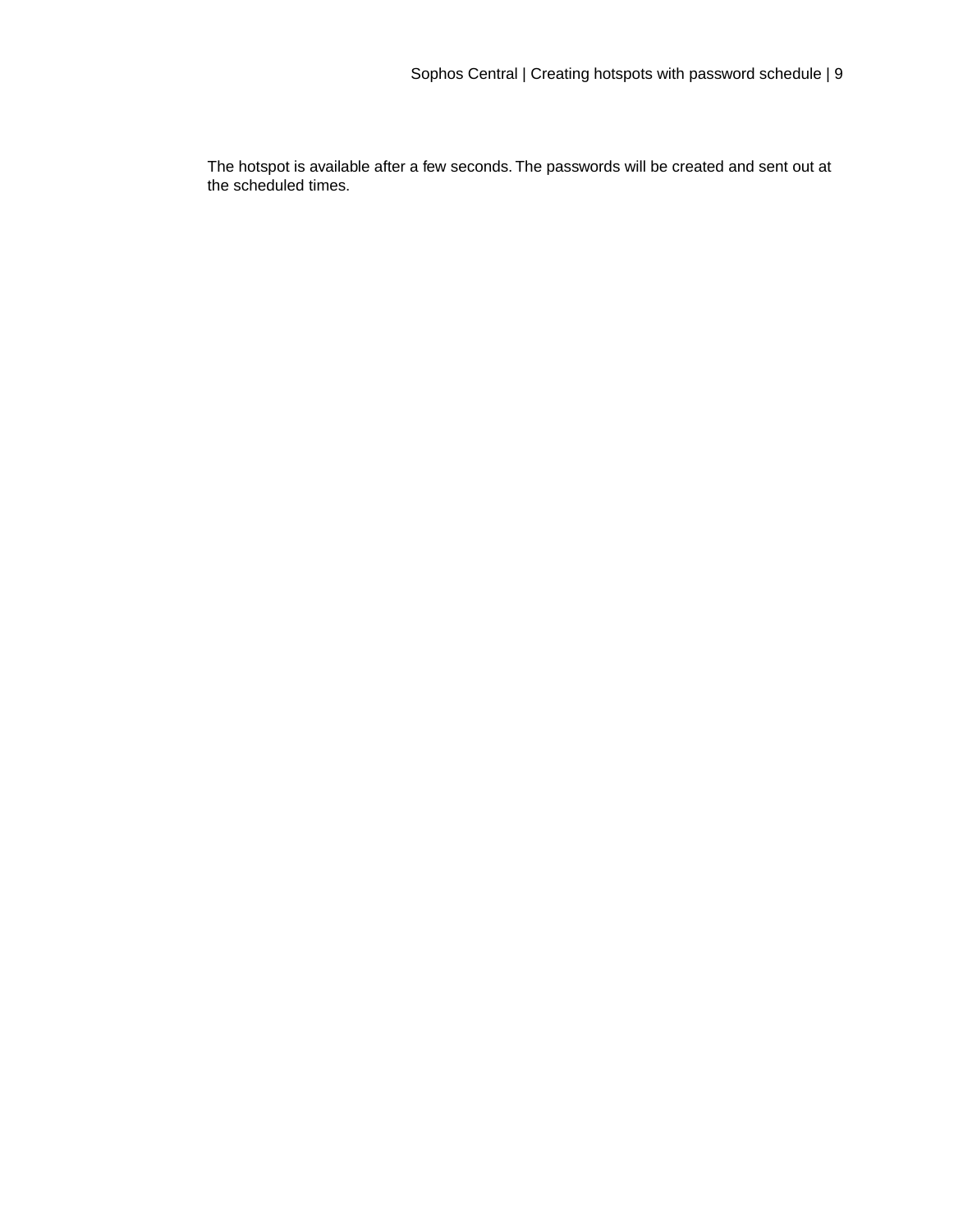# <span id="page-9-0"></span>4 Creating hotspots with vouchers

#### **Objectives**

When you complete this lesson, you'll know how to do the following:

- Create an SSID with basic settings
- Turn an SSID into an hotspot with authentication via vouchers
- Create vouchers

## <span id="page-9-1"></span>4.1 Create an SSID with basic settings

#### About this task

#### Procedure

#### 1. Go to **Wireless** > **SSIDs** and click **Create**.

| DETAILS.                 | <b>Basic Settings</b>                                                                                                                                                                                 | Seve <sub>1</sub><br>Cancel                                   |
|--------------------------|-------------------------------------------------------------------------------------------------------------------------------------------------------------------------------------------------------|---------------------------------------------------------------|
| <b>Besie Settings</b>    |                                                                                                                                                                                                       |                                                               |
|                          | SSID*                                                                                                                                                                                                 | Help                                                          |
| <b>Assign Network</b>    | SSID Name                                                                                                                                                                                             | Specify the general settings for your                         |
|                          | Name for the network.                                                                                                                                                                                 | new \$\$0. Choose the required                                |
| Seve configuration       | <b>Encryption Mode</b>                                                                                                                                                                                | encryption mode and which kind of<br>SSD you went to provide. |
|                          | $\sim$<br>WPA2-Personal                                                                                                                                                                               | We recommend to use WPA2 with                                 |
| <b>Advanced Settings</b> | We recommend to use WPA2.                                                                                                                                                                             | AES as encryption mode and 2.4 and<br>5 OHz frequency band.   |
|                          | <b>Encryption Algorithm</b>                                                                                                                                                                           |                                                               |
|                          | <b>V</b><br><b>AFS</b>                                                                                                                                                                                |                                                               |
|                          | The default algorithm is AES. It is recommended for security reasons.                                                                                                                                 | <b>Your Settings</b>                                          |
|                          | Passphrase*                                                                                                                                                                                           | <b>Basic Settings</b>                                         |
|                          | 扇<br>Enter a secure passphrase.<br>ob.                                                                                                                                                                | · Encryation Made WPA2-Personal.                              |
|                          | Password strangth: ===========                                                                                                                                                                        | · Encryation Algorithm AES                                    |
|                          | <b>Frequency Band</b>                                                                                                                                                                                 | · Frequency Band 2.4 GHz and 5<br>GHz                         |
|                          | 2.4 GHz and 5 GHz<br>$\omega$                                                                                                                                                                         | · Enable SSID Enabled                                         |
|                          | Limit the bands the network should be broadcasted on. This might restrict the APs you broadcast the<br>SSID on as some models can only broadcast on specific bands or not all bands at the same time. |                                                               |
|                          |                                                                                                                                                                                                       | Advanced Settings A                                           |

- 2. Enter the name for the SSID.
- 3. Enter a secure passphrase.
- 4. Click **Next**.
- 5. Assign at least one access point to the network.
- 6. Save your settings.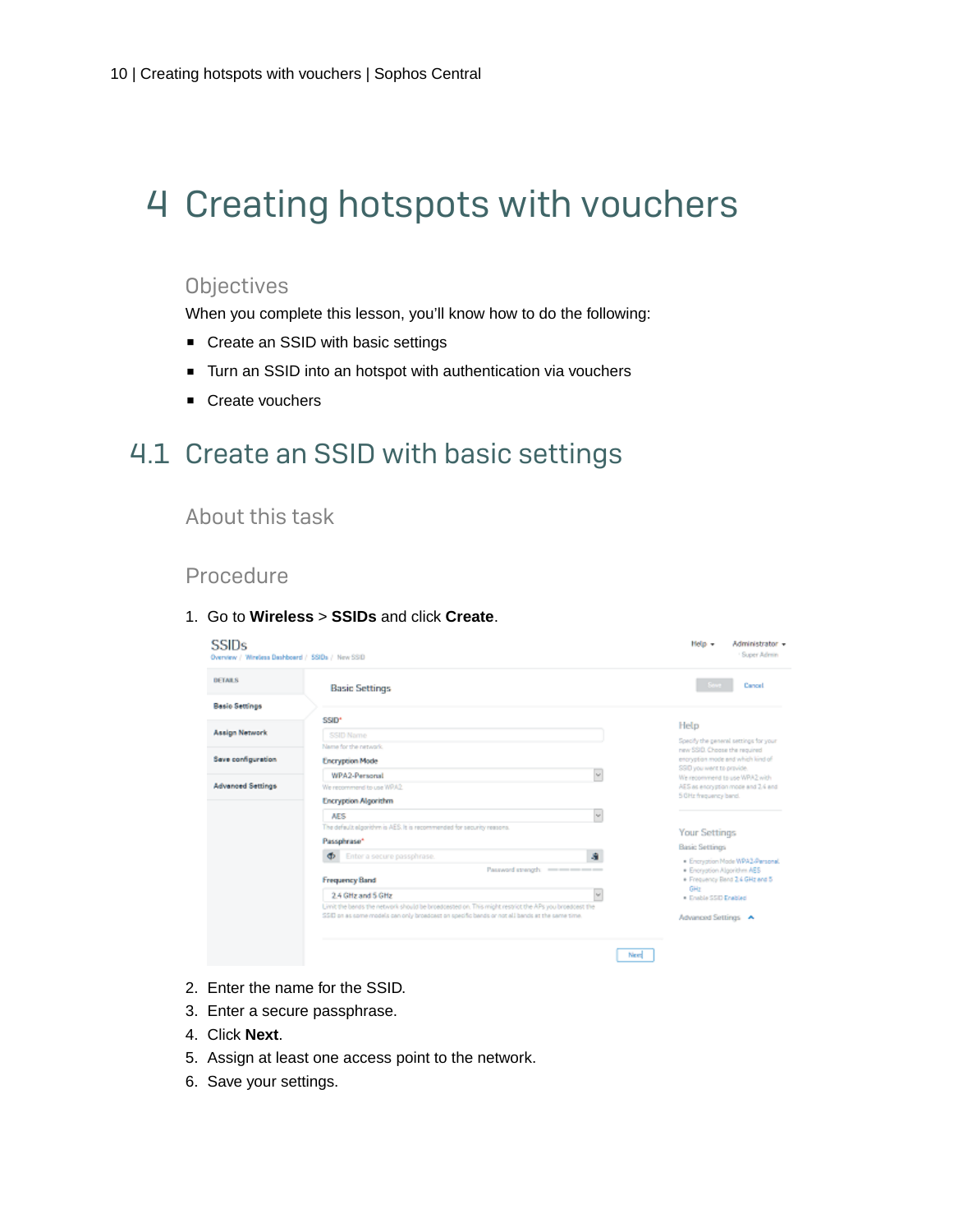#### Results The SSID is activated.

What to do next You can now turn the SSID into a hotspot.

# <span id="page-10-0"></span>4.2 Create a hotspot with voucher authentication

#### About this task

#### Procedure

- 1. Click on the newly created SSID (**Wireless** > **SSID**).
- 2. Go to **Advanced Settings** > **Captive Portal** and click **Enable hotspot**.
- 3. Enter the information you want to provide on the landing page.
- 4. Select **Voucher** as authentication type.
- 5. Save your settings.

The hotspot is available after a few seconds.

What to do next

Create vouchers.

## <span id="page-10-1"></span>4.3 Create a hotspot with voucher authentication

About this task

#### Procedure

- 1. Click on the newly created hotspot (**Wireless** > **SSID**).
- 2. Go to **Advanced Settings** > **Captive Portal** and click **Create Voucher**. The voucher creation dialog opens.
- 3. Define the values for the voucher.